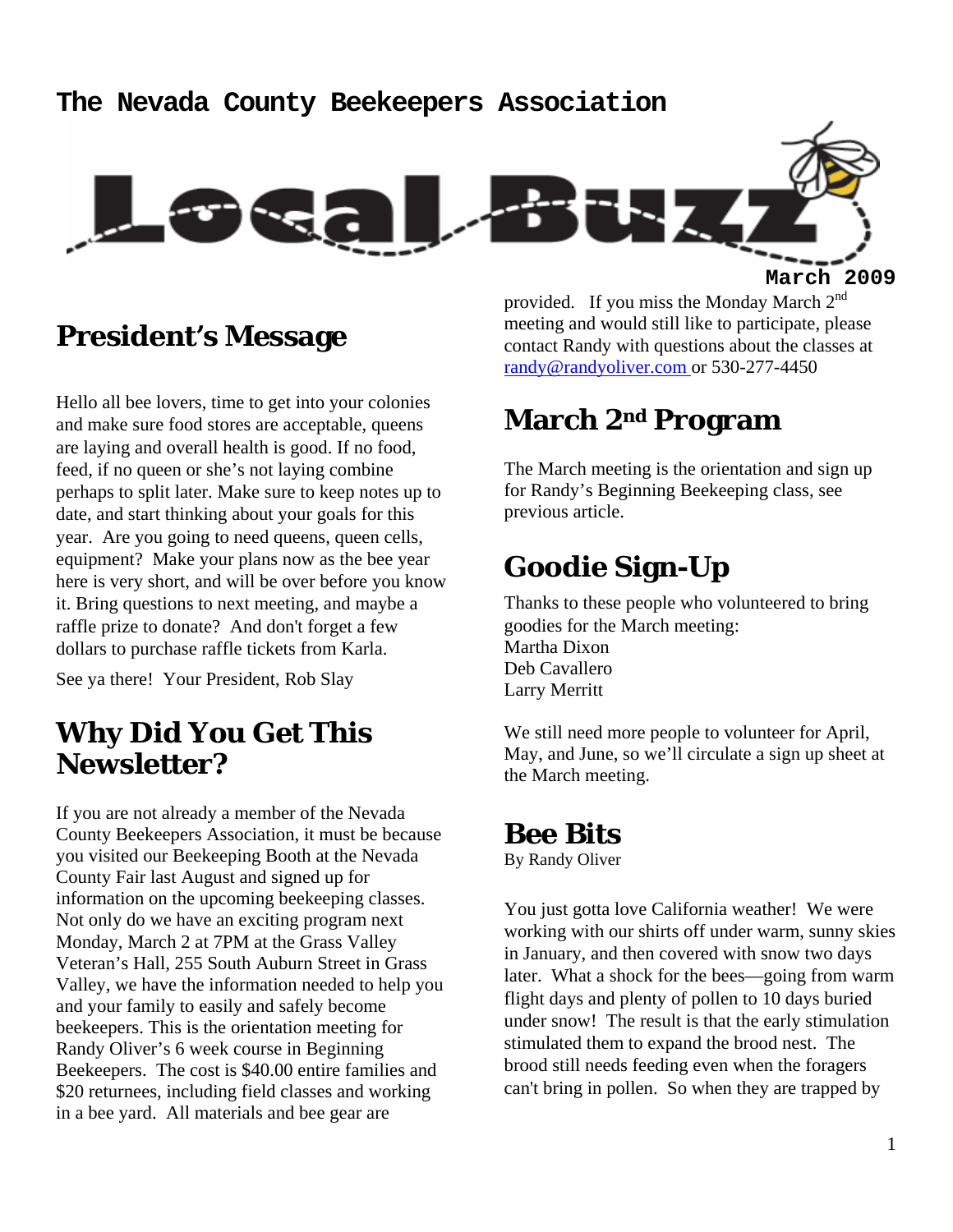poor weather, the colony can quickly go into protein deficit.

Those few of you who make a little cash by renting your bees in almonds were in for an unpleasant surprise this year when a glut of bees materialized due to the various factors that I mentioned last month. The situation has gotten ugly, what with growers reneging on contracts, and beekeepers cutting each others' throats in a race to the bottom pricewise. Lots of hard feelings, unfortunately.

I had the pleasure of speaking to the Alberta Beekeepers Association a week ago. What a great group of people! Canada runs a few years behind the U.S. in bee and mite problems, so they were keen to get a heads up on what is or is not working here.

The other speaker was Dr Mark Goodwin of Australia—a brilliant and meticulous scientist who has done a great deal of research on AFB and varroa mites. The mite has only been there for several years, and their bee viruses have not yet evolved to take advantage of the situation. Their colonies can still be crawling with mites before they need to treat. Our colonies typically die, nowadays, of a virus epidemic if mite counts get much above 1000 per colony. In New Zealand, it is not unusual for a colony to appear healthy with a mite count of 20- 30,000 mites! That's a mite on every other bee!

Dr Goodwin, oops, in New Zealand they are very egalitarian, and don't have much use for titles everyone calls each other by first name, so Mark has also written a book about controlling AFB without antibiotics, which are not approved for bees in NZ. The beekeepers there decided to go on a mandatory burning program, with great results. AFB has not been eradicated, but it is extremely rare (by our standards).

In some areas of NZ, bees gather a honeydew from a treehopper that feeds on the toxic Tutu shrub. This honeydew is so toxic to humans that it is illegal to sell comb honey in NZ. Mark said that there are stories of a beekeeper dipping their finger into a comb for a taste, and then waking up two days later on the floor. The honey once caused a poisoning of some twenty schoolboys in England, who wound up writhing in pain on the floor of the

dining hall after breakfast. All NZ honey is now required to be tested for the toxin before export.

Locally, I tried a bit stronger oxalic acid dribble this year (45g/liter, as opposed to 35g), and got great mite control, with no apparent bee toxicity. However, I need to do a trial with controls next year, since some colonies that I treated with MiteawayII formic pads looked stronger than oxalic treated colonies in the same yard. Don't know if it was due to a positive effect of formic, or a negative effect of oxalic, or something else.

## **For Sale**

For Sale: Country Rubes Combo Screened Bottom Boards Special NCBA Club Price! Call Janet for details. 530-913-2724 or email at rubes@countryrubes.com.



## **February Minutes**

Dr Eric Mussen was our guest for dinner before the meeting. Pres Rob Slay opened with Q&A: Beginning Beekeeping class with Randy Oliver starts with March 2 meeting. Thereafter, class meets at the Imaginarium at 6:30 for five more Mondays, plus weekend field demonstrations. Cost is \$40 per family.

PROGRAM: Dr Mussen answered members' questions: Tucson Bee Diet pollen patties seem superior, but add some natural pollen for best results. Mix pollen pellets with syrup, smear around edges of cluster. Heavy syrup for fall and winter 1:1 sugar:water. At end of honeyflow, July-August, 1:2 light syrup will expand and continue nesting/storage. He recommends continuous feeding to prevent winter die-outs.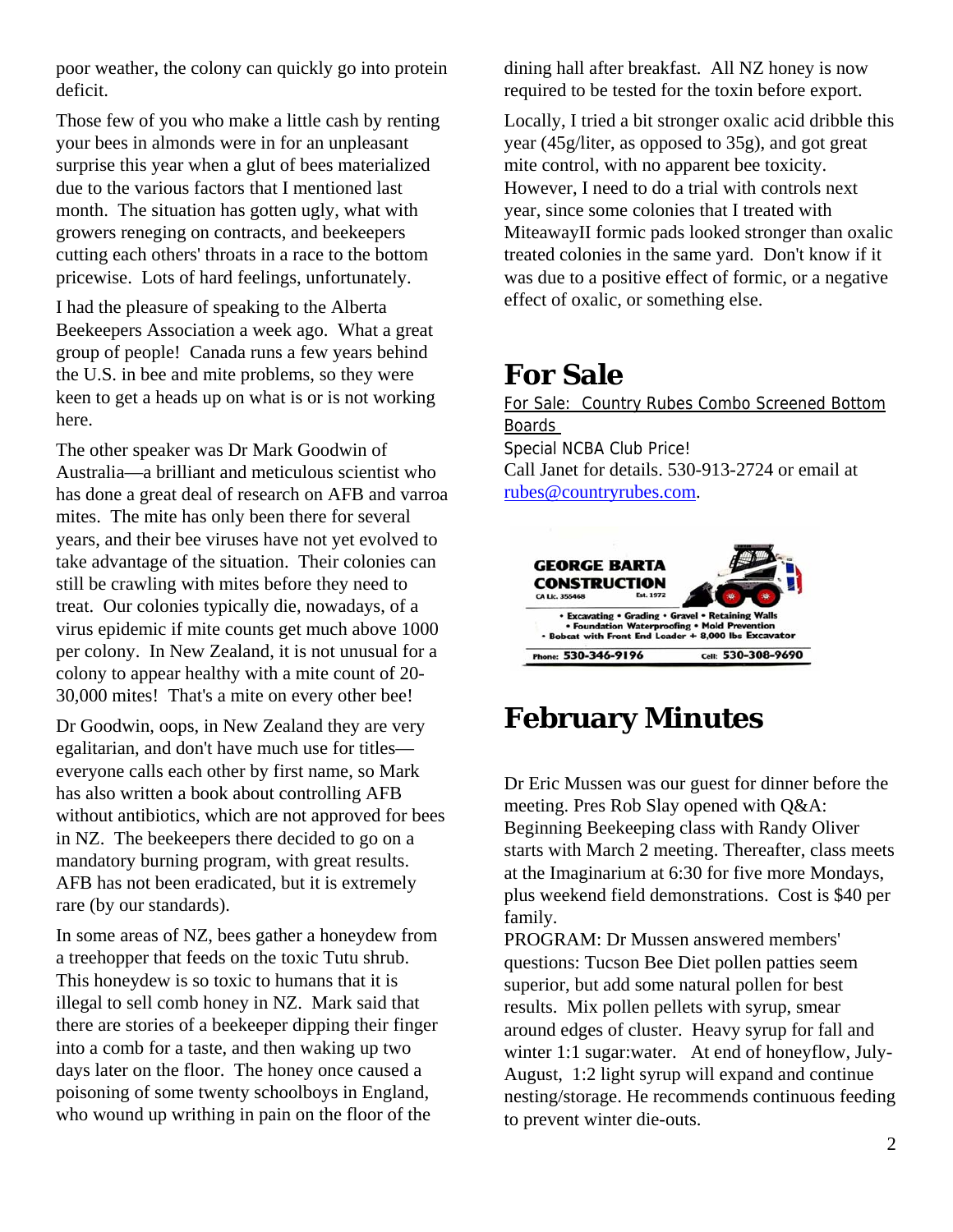Varroa, Nosema ceranae and CCD Collapsing Colony Disorder all seem to be on the decline generally. Break-even for pollination is around \$125/colony. Breeding for hygenic behavior is good economically.

FINANCE: Janet Brisson Dec Bal \$1795.63; Inc\$758; JanEndBal \$2553.65. Extractor sold for \$700.

Janet has discount coupons for American Bee Journal \$19, and Bee Culture Magazine \$21. Jack Meeks, sec

# **Trivia Question**

Which State has named the honeybee as its State Insect? Hint: the honeybee adds over \$25 million to the State economy each year (answer at bottom right).

#### **Sacramento Beekeeping Supplies**

- Complete line of all beekeeping supplies
- American dealer for Sheriff suits
- Gifts—bee themed children's wear, tableware, garden décor, etc
- Books—children's beekeeping, homemade cosmetics, candles
- Beeswax candles, molds, waxes (soy and paraffin too) dyes, scents, and wicks
- Honeycomb sheets for rolling candles—35 colors

2110 X Street, Sacramento, CA 95818 (916) 451-2337 fax (916) 451-7008 Webpage at www.sacramentobeekeeping.com email: info@sacramentobeekeeping.com Open Tuesday through Saturday 10:00 – 5:30 **MAIL ORDERS RECEIVE QUICK SERVICE**





Honey Shop and Tasting Bar

## **The Secret Life of Bees Sticky Chicken Recipe**

1 cup soy sauce 1 cup honey 2 cloves minced garlic 1 Tb chopped fresh ginger Black pepper

2 small chickens cut up in 10 pieces. If you discard the back, each chicken makes 2 legs, 2 thighs, 2 wings, and 4 breast pieces. If you want to make a cheaper version of this, just use chicken wings. They're delicious.

Line a baking pan with two layers of aluminum foil, leaving enough hanging over to fold over the top. Lay chicken pieces on foil. Cover with marinade, seal the foil. Bake 3 hours at 325. Turn now and then.

Great at a party with a big bowl of cold Szechuan noodles.

(Trivia Question Answer: No, it's not California, it's South Dakota that names the honeybee as its State insect, the only State in the US to do so!)